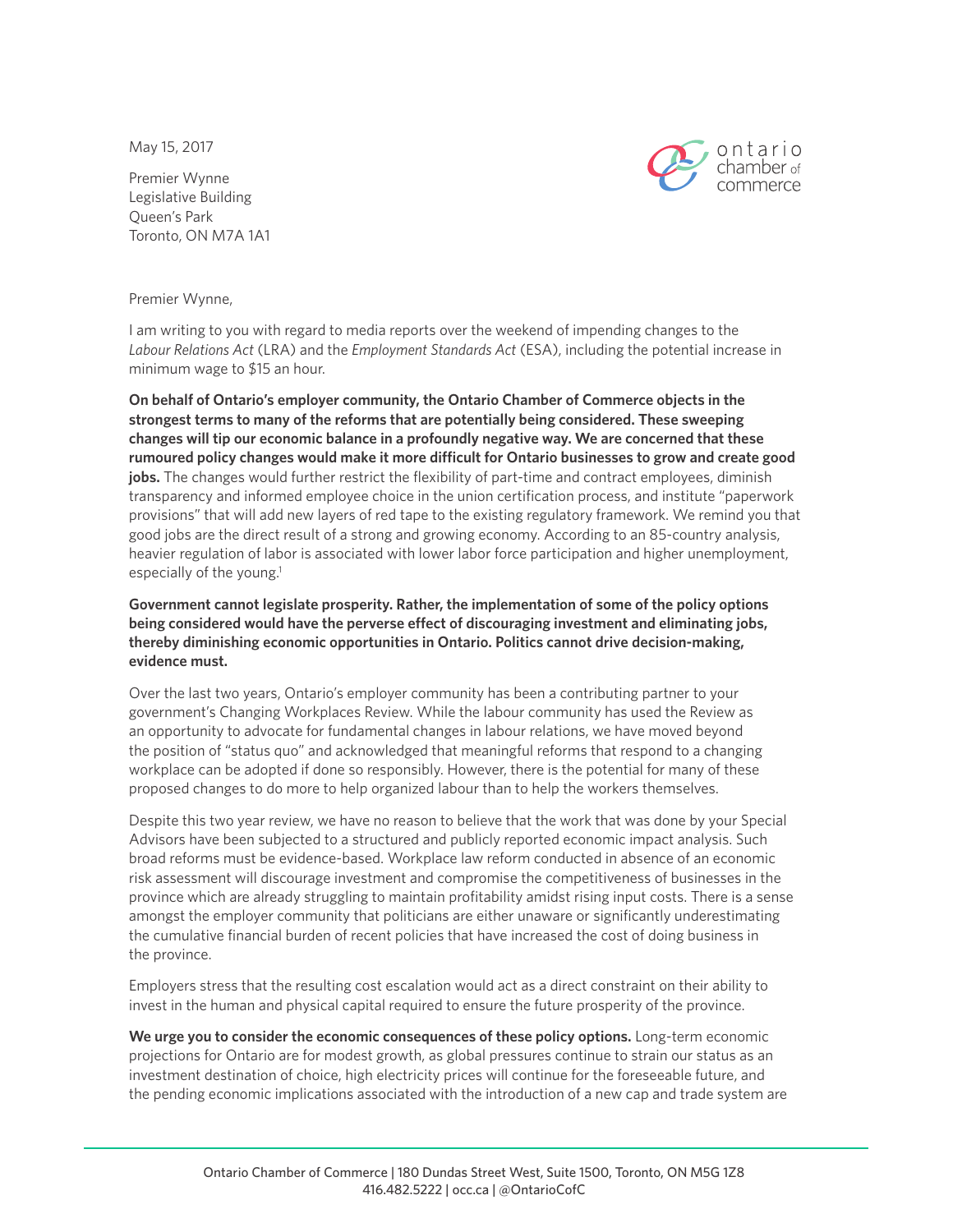already being felt. Combined, these add up to an increased cost-of-doing business in Ontario. Small businesses, in particular, are expressing concern about economic viability.

## **The Economic Context**

In Budget 2017, your government acknowledged that business investment spending slowed in 2016, though expects firms to increase investment by 3.1 percent, annually, to 2020 – an amount that would outpace growth in real GDP growth and household spending. We are skeptical of these assumptions as they depend upon business confidence – which has fallen precipitously in recent years according to the Ontario Economic Report – and U.S. demand, which is subject to considerable risk given recent comments by American President Donald Trump.

These reforms would only aggravate the situation. The Ministry of Finance's forecast of average annual GDP growth in Ontario is only 2.1 percent between 2014 and 2035. This rate of growth is significantly less than the 2.6 percent average from 1982 to 2013. In the same report, the Ministry notes that Ontario's cost competitiveness has already declined due to considerable growth in unit labour costs. The cost of producing a unit of output in Ontario has increased by 69 percent in the last 13 years. The Ministry estimates that comparable costs in the United States have grown by 28 percent.<sup>2</sup> Regrettably, this pressure appears to be contributing to a pronounced slowdown in employment growth. In the 1980s, Ontario added 24.7 percent more jobs. In the 1990s, it created 11.9 percent more jobs. But from 2005 to 2015, employment in Ontario rose just 8.5 percent. Although the recent recession has been a contributing factor to our economic challenges, all three of the periods referenced were hit with recession. In fact, the loss of jobs in 2008-2009 was markedly less than in the 1990-1992 recession.<sup>3</sup>

## **The Challenge**

We need to be honest about the size of the problem that these reforms would be seeking to address, as issues of non-standard work in the economy are often misunderstood and overstated. For example, recent studies show that 76 percent of part-time workers in Canada voluntarily choose part-time work due to factors such as schooling or a need for flexibility in their personal life.

With respect to claims that there has been an unprecedented spike in the number of people holding multiple part-time jobs, the evidence is non-supportive. According to Statistics Canada labour market data, the number of Ontarians working multiple jobs has risen only 22 percent since 2003. This number is down from the 36 percent increase in the previous 12-year period.4 Perhaps surprisingly to some, the share of part-time employment in all jobs actually shrank in 2015 as compared to 25 years ago. This slight drop in part-time work is all the more remarkable because of the growing number of older workers who prefer part-time work. Job tenure in Ontario is another feature of the labour market that undermines claims of precariousness, with tenure increasing steadily over time. By 2015, the average employee in Ontario had worked for the same employer for a record, nearly 9 years. This data indicates that at no time in Ontario's history have employees in this province enjoyed such stable employment.

While there are workplaces in Ontario that are not meeting basic employment standards, these noncompliant employers are the minority. We are concerned that your government will tackle tailored policy problems with blunt policy instruments. Temporary agency workers, part-time employees, contractors and other contingent and non-standard workers are positive and legitimate parts of the workforce that enable the kind of flexibility that all workers and employers need to balance their economic and family objectives.

## **Our Ask**

**Our ask is simple: spend the coming months appropriately subjecting the proposed reforms in the final report of the Changing Workplaces Review to an economic impact analysis. This analysis should have clear acceptability thresholds, and the reforms implemented should be limited to those that pass such thresholds or are being implemented with a commensurate economic offset measure. We support reform where and when it is needed, but caution against change for change's sake.**